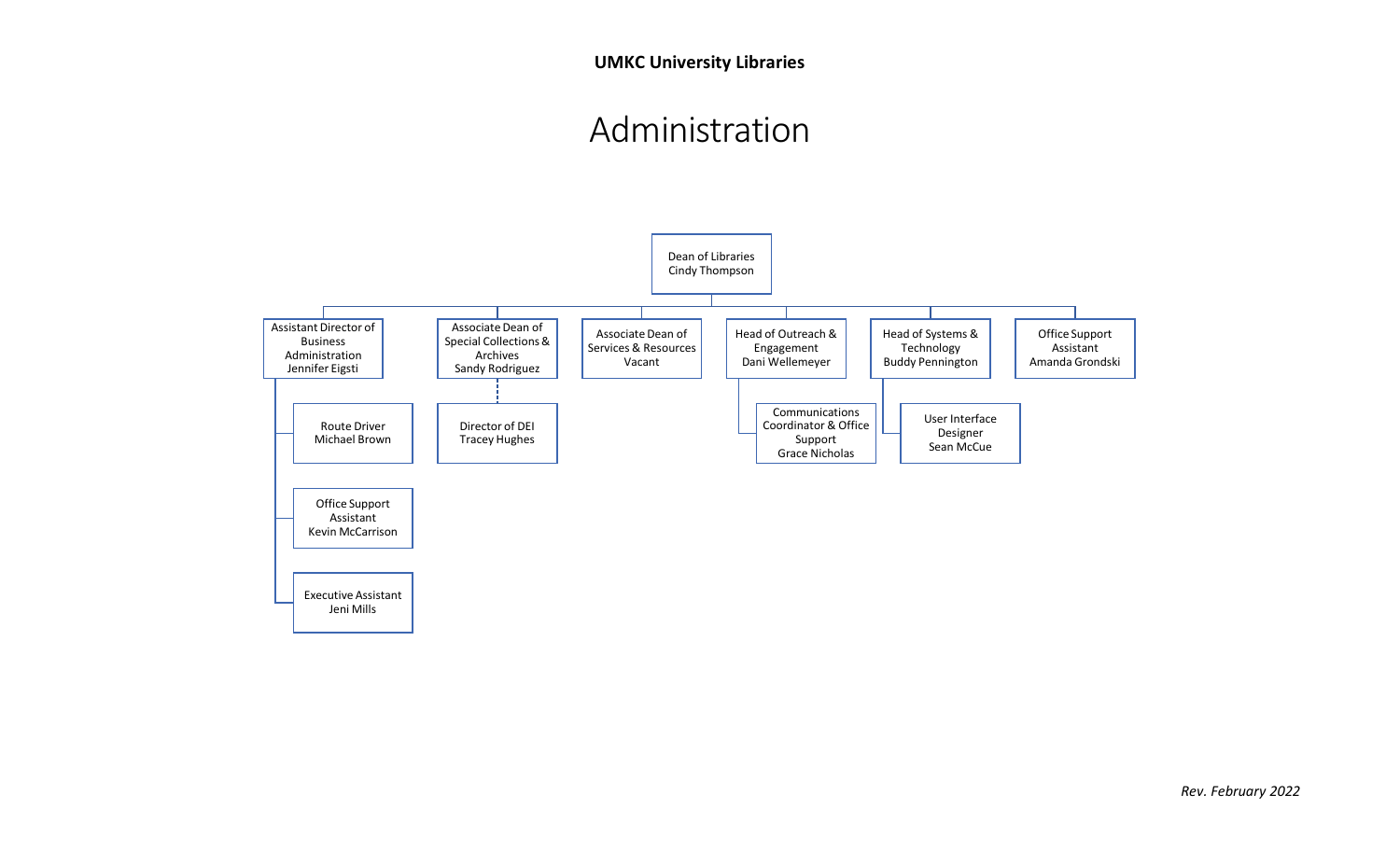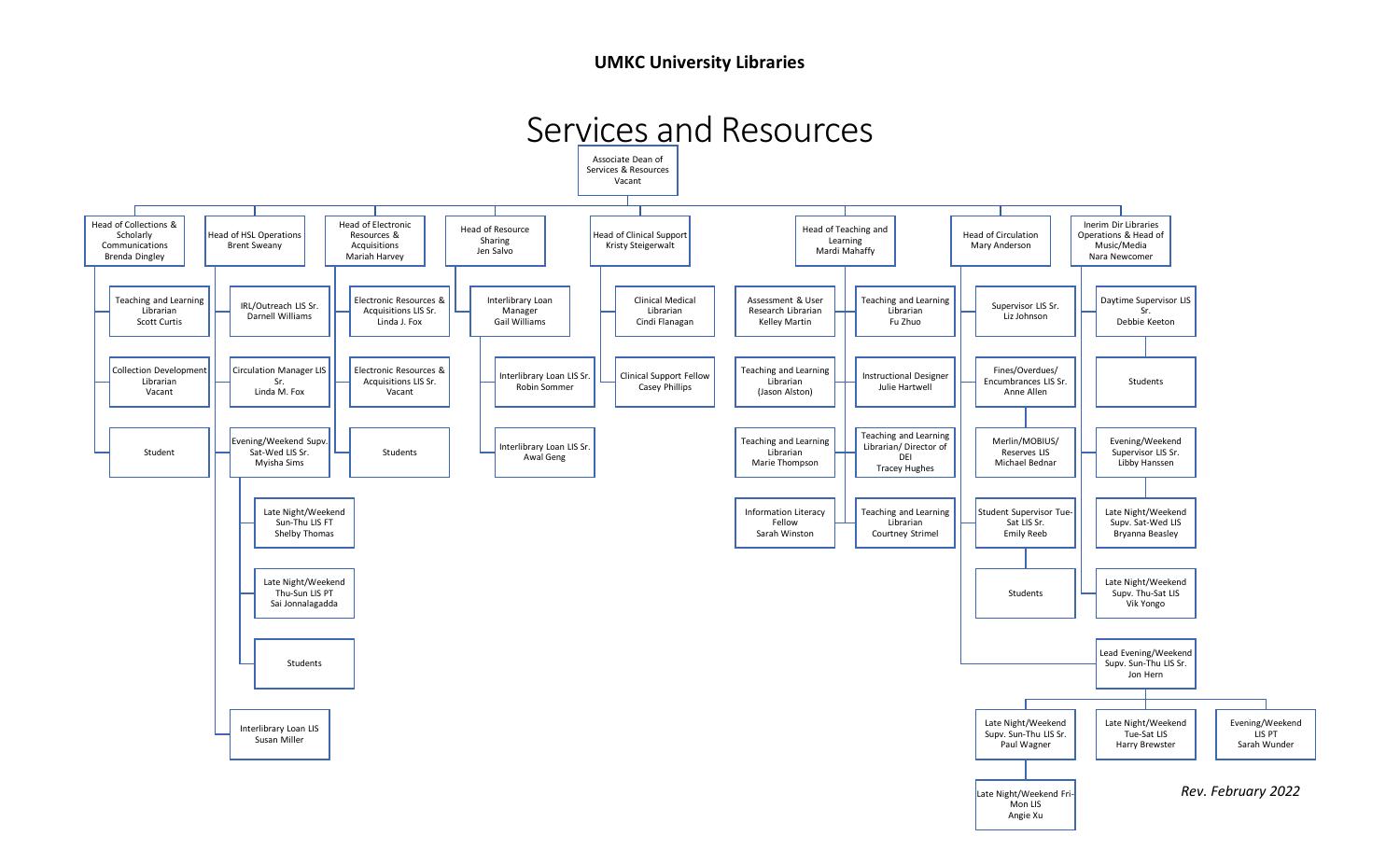## Special Collections and Archives



*Rev. February 2022*